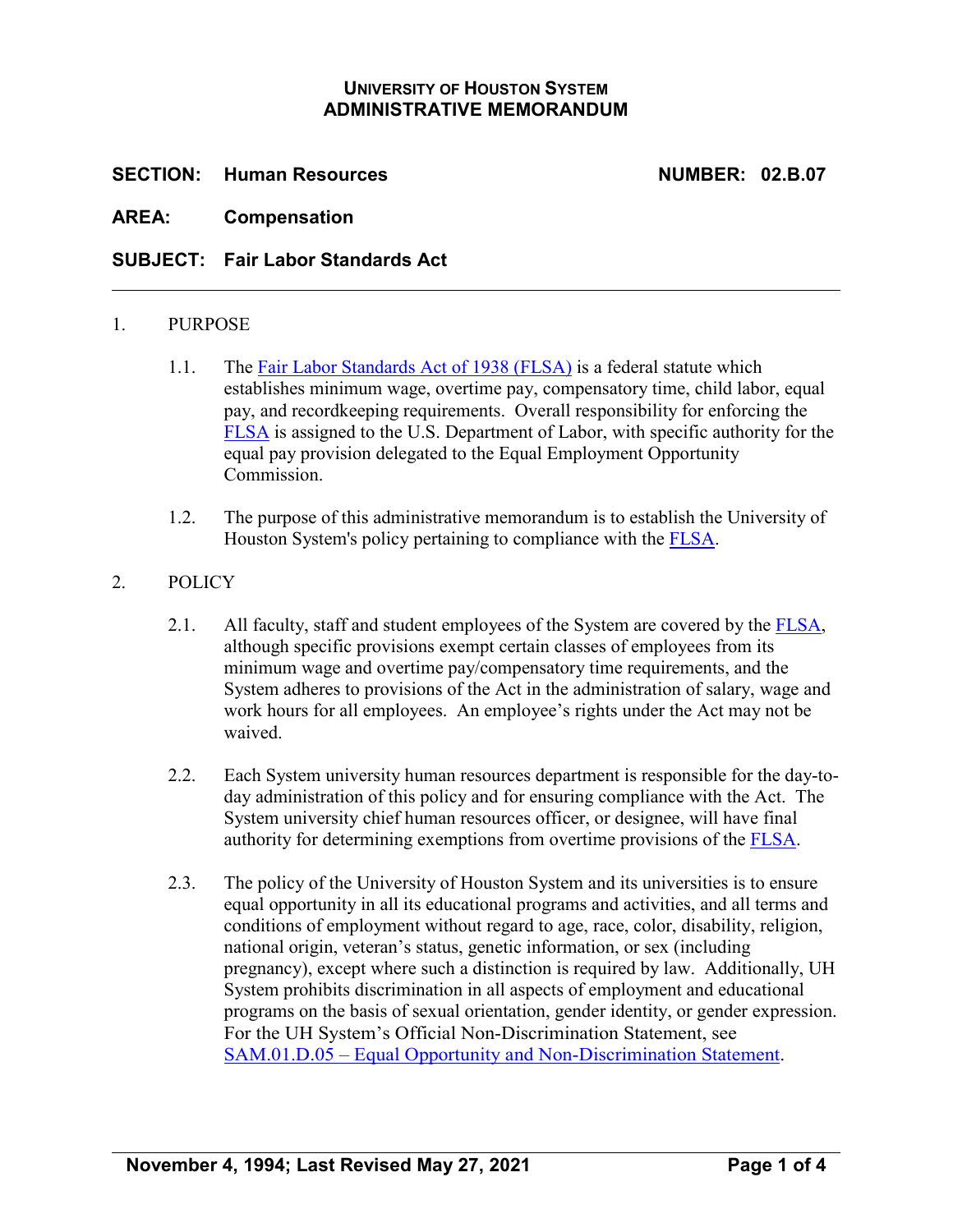## 3. POLICY PROVISIONS

- 3.1. Salary and Wage Administration: The System is exempt, along with some other State institutions of higher education, from participation in the State's Classified Plan, and has developed classification and compensation plans at all System universities which comply with [FLSA.](https://www.dol.gov/agencies/whd/flsa) Such classification and compensation plans which prescribe the salary range authorized for each position of employment shall be administered, maintained and published by the human resources department at each System university. The presidents, provosts, deans, and academic department heads are responsible for salary administration of faculty members and other teaching and research professionals.
- 3.2. Determination of Exemption Status of Employees: Each employee's overtime pay and minimum wage coverage under the Act (exempt or non-exempt) is determined in accordance with the terms of the Federal regulations cited herein. All System job categories are determined as "exempt" or "non-exempt" as defined by [FLSA.](https://www.dol.gov/agencies/whd/flsa) [This](https://www.dol.gov/sites/dolgov/files/WHD/legacy/files/fs17a_overview.pdf) link contains the [FLSA](https://www.dol.gov/agencies/whd/flsa) tests required to determine whether an employee's position should be in the Exempt category and therefore exempt from the [FLSA](https://www.dol.gov/agencies/whd/flsa) overtime provisions. Specific administrative guidelines concerning compensation, work hours, etc. for each employee job category are set out elsewhere in this memorandum.
- 3.3. Equal Pay for Equal Work: The [Equal Pay Act,](https://www.eeoc.gov/statutes/equal-pay-act-1963) which in 1963 was passed as an amendment to the [Fair Labor Standards Act,](http://www.dol.gov/agencies/whd/flsa/) applies to all employees of the System. It prohibits wage differentials based on sex, between persons employed in the same establishment on jobs that require equal skill, effort, and responsibility and which are performed under similar working conditions. The law permits differences based on factors other than sex such as bona fide seniority or merit systems or systems which reward productivity.
- 3.4. Overtime and Compensatory Time: Non-exempt employees are subject to the overtime provisions of the [FLSA.](http://www.dol.gov/agencies/whd/flsa/) Compensation for all hours worked in excess of forty (40) hours in the standard workweek shall be handled in accordance with SAM [02.B.02.](https://uhsystem.edu/compliance-ethics/_docs/sam/02/2b2.pdf) Exempt employees are not eligible to receive compensation for hours worked in excess of the forty (40) hours in the standard workweek but may receive compensatory time off under certain circumstances (see SAM [02.B.02\)](https://uhsystem.edu/compliance-ethics/_docs/sam/02/2b2.pdf).
- 3.5. Child Labor Provisions: The System adheres to all [FLSA](http://www.dol.gov/agencies/whd/flsa/) provisions in connection with child labor. Fourteen years is the minimum age for workers at the System in a non-hazardous job. The minor employee may only work if employment is outside school hours and is for no more than three (3) hours on a school day, eighteen (18) hours in a school week, eight (8) hours on a non-school day, or 40 hours in a non-school week; with the additional condition that work may not begin before 7:00 a.m. nor end after 7:00 p.m., except from June 1 to Labor Day when evening hours may be extended to 9:00 p.m.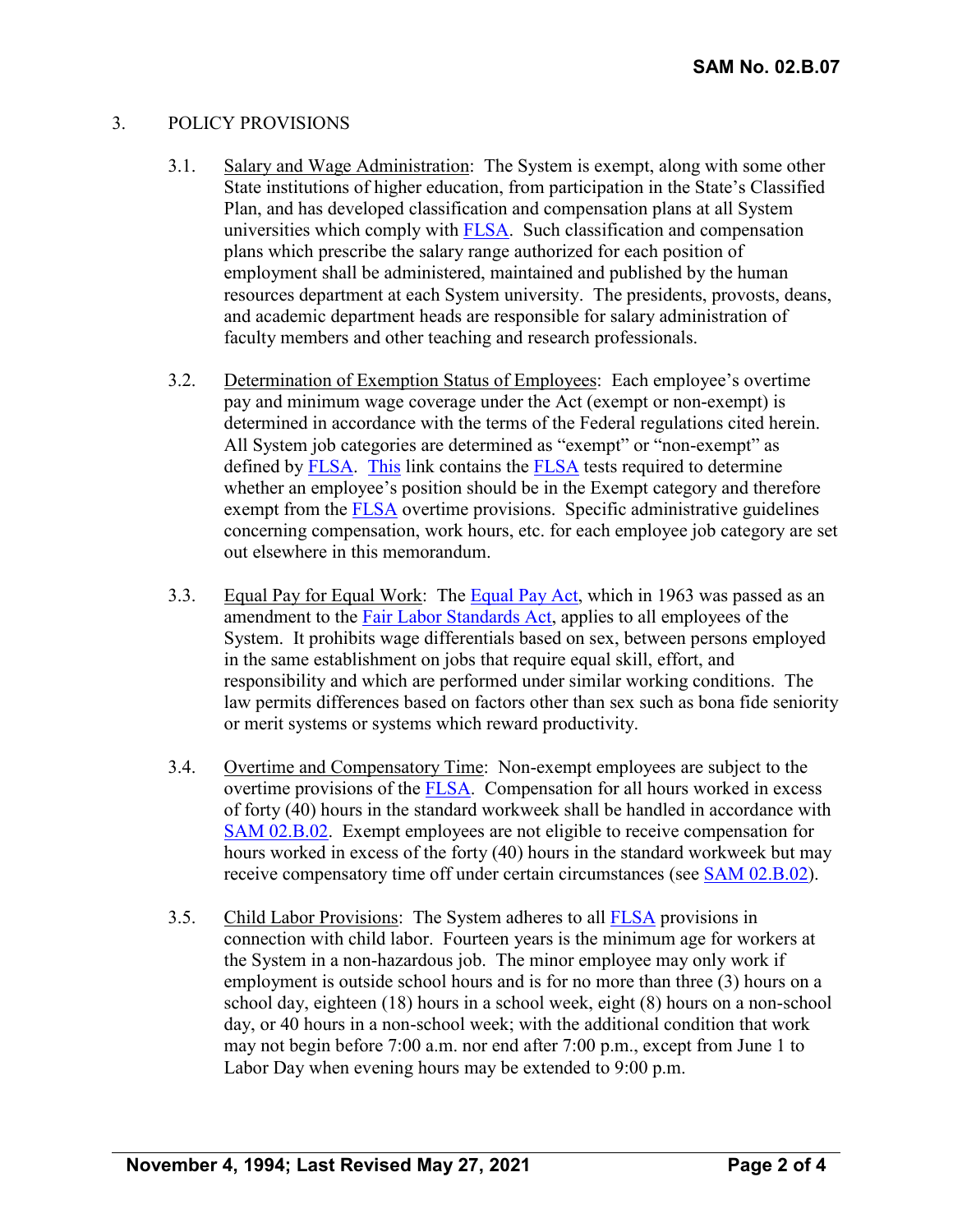- 3.6. Minimum Wage: The System is obligated to pay the federal minimum wage prescribed by [FLSA.](http://www.dol.gov/agencies/whd/flsa/) It is the policy of the System to pay all workers, including student workers, no less than the federal minimum wage.
- 3.7. Posting of [FLSA](http://www.dol.gov/agencies/whd/flsa/) Notice: The System shall post, and keep posted, notices pertaining to the applicability of the [FLSA,](http://www.dol.gov/agencies/whd/flsa/) including minimum wage and child labor.
- 3.8. Recordkeeping Requirements: Records and reports associated with salary and wage payments required by federal and State law and by accounting systems of the System are incorporated in the payroll/personnel system.
- 3.9. Penalties: The Secretary of Labor has delegated authority to representatives of the Wage and Hour Division of the Department of Labor to undertake inspections and investigations to determine employer compliance with the law. They may enter the employer's premises to inspect and transcribe records and interview employees to determine if violations have occurred. The Department of Labor will usually seek voluntary compliance if violations are discovered; however, if this method is unsuccessful, the Act provides remedies through the courts. An employee or group of employees may sue to recover withheld wages, liquidated damages, attorney's fees and court costs, or the Department of Labor may initiate the court action. The Act also prescribes criminal penalties for intentional violations, and permits injunctive measure to ensure future compliance.

In the event an examination is initiated by Wage and Hour representatives, or the Equal Employment Opportunity Commission, department heads shall immediately be directed to the System university chief human resources officer. The Act forbids discharge of or discrimination against any employee who files a complaint alleging noncompliance or who participates in legal proceedings under the law.

3.10. Administration: Each System university's chief human resources officer is responsible for administering and interpreting the [Fair Labor Standards Act](http://www.dol.gov/agencies/whd/flsa/) for the System university. All inquiries, as well as requests for special exemptions or interpretations, are to be submitted to the System university human resources office.

### 4. REVIEW AND RESPONSIBILITY

|         | Responsible party: Associate Vice Chancellor, Human Resources |
|---------|---------------------------------------------------------------|
| Review: | Every five years                                              |